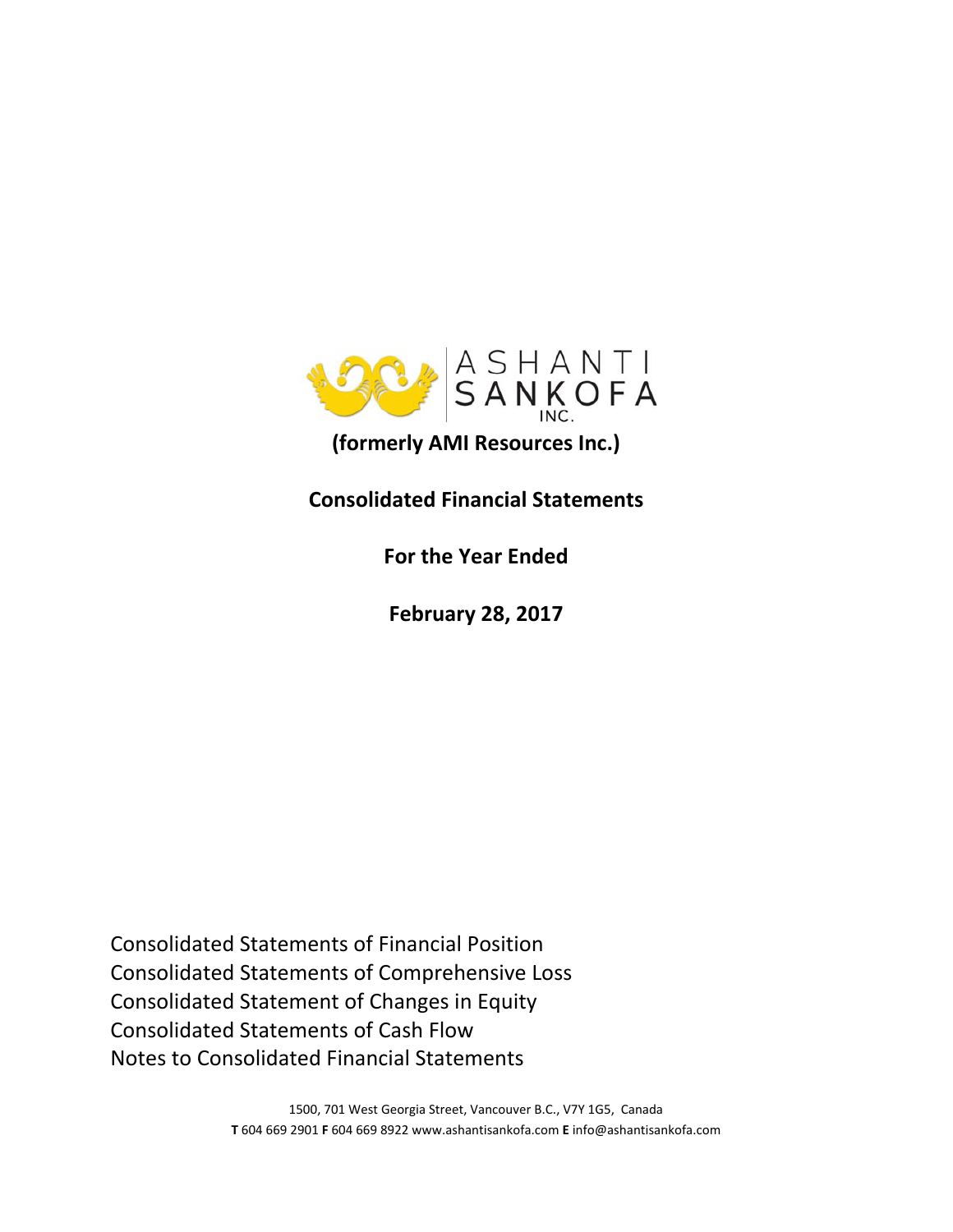1500 - 1140 W. Pender Street Vancouver, BC V6E 4G1 TEL 604.687.4747 | FAX 604.689.2778

700 - 2755 Lougheed Hwy. Port Coquitlam, BC V3B 5Y9 TEL 604.941.8266 | FAX 604.941.0971

200 - 1688 152 Street Surrey, BC V4A 4N2 TEL 604.531.1154 | FAX 604.538.2613

WWW DMCLCA



#### **INDEPENDENT AUDITOR'S REPORT**

#### **To the Shareholders of Ashanti Sankofa Inc.:**

We have audited the accompanying consolidated financial statements of Ashanti Sankofa Inc. (formerly AMI Resources Inc.) which comprise the consolidated statements of financial position as at February 28, 2017 and February 29, 2016, and the consolidated statements of comprehensive loss, changes in equity and cash flow for the years ended February 28, 2017 and February 29, 2016, and a summary of significant accounting policies and other explanatory information.

#### **Management's Responsibility for the Consolidated Financial Statements**

Management is responsible for the preparation and fair presentation of these consolidated financial statements in accordance with International Financial Reporting Standards, and for such internal control as management determines is necessary to enable the preparation of consolidated financial statements that are free from material misstatement, whether due to fraud or error.

#### **Auditor's Responsibility**

Our responsibility is to express an opinion on these consolidated financial statements based on our audits. We conducted our audits in accordance with Canadian generally accepted auditing standards. Those standards require that we comply with ethical requirements and plan and perform the audit to obtain reasonable assurance about whether the consolidated financial statements are free from material misstatement.

An audit involves performing procedures to obtain audit evidence about the amounts and disclosures in the consolidated financial statements. The procedures selected depend on the auditor's judgment, including the assessment of the risks of material misstatement of the consolidated financial statements, whether due to fraud or error. In making those risk assessments, the auditor considers internal control relevant to the entity's preparation and fair presentation of the consolidated financial statements in order to design audit procedures that are appropriate in the circumstances, but not for the purpose of expressing an opinion on the effectiveness of the entity's internal control. An audit also includes evaluating the appropriateness of accounting policies used and the reasonableness of accounting estimates made by management, as well as evaluating the overall presentation of the consolidated financial statements.

We believe that the audit evidence we have obtained in our audits is sufficient and appropriate to provide a basis for our audit opinion.

#### **Opinion**

In our opinion, the consolidated financial statements present fairly, in all material respects, the financial position of Ashanti Sankofa Inc. as at February 28, 2017 and February 29, 2016, and its financial performance and its cash flows for the years ended February 28, 2017 and February 29, 2016 in accordance with International Financial Reporting Standards.

#### **Emphasis of Matter**

Without modifying our opinion, we draw attention to Note 1 in the consolidated financial statements which describe matters and conditions that indicate the existence of a material uncertainty that may cast significant doubt about Ashanti Sankofa Inc.'s ability to continue as a going concern.

> *IMCL* DALE MATHESON CARR-HILTON LABONTE LLP CHARTERED PROFESSIONAL ACCOUNTANTS

Vancouver, Canada June 26, 2017

> An independent firm associated with<br>Moore Stephens International Limited **MOORE STEPHENS**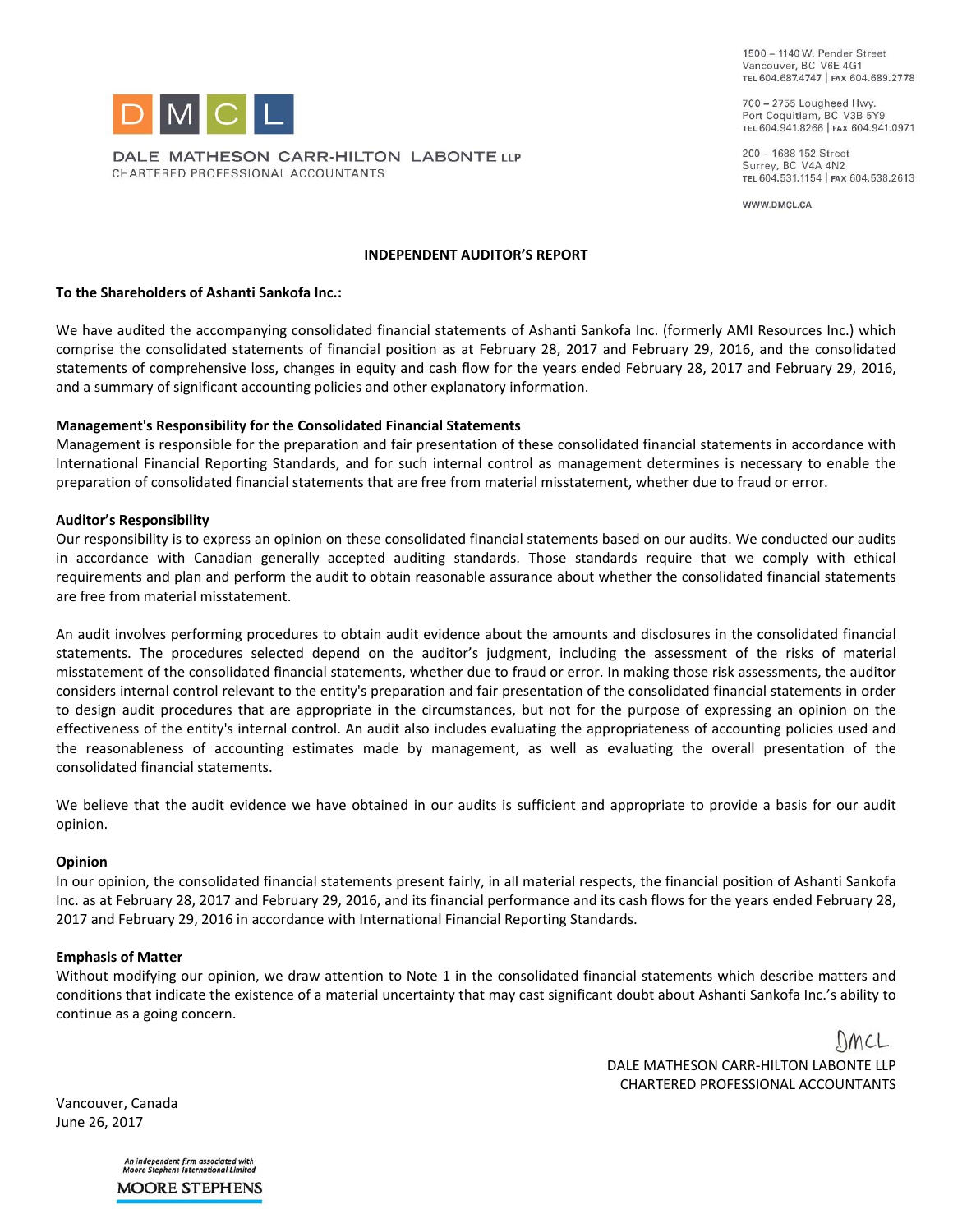## **ASHANTI SANKOFA INC. (formerly AMI Resources Inc.) CONSOLIDATED STATEMENTS OF FINANCIAL POSITION**  Expressed in Canadian Dollars

|                                            |             | February 28, | February 29,   |
|--------------------------------------------|-------------|--------------|----------------|
|                                            | <b>Note</b> | 2017         | 2016           |
| <b>ASSETS</b>                              |             | \$           | \$             |
| <b>Current assets</b>                      |             |              |                |
| Cash                                       |             | 19,356       | 18,927         |
| Other receivables                          |             | 668          | 1,954          |
|                                            |             | 20,024       | 20,881         |
| <b>Non-current assets</b>                  |             |              |                |
| Exploration and evaluation assets          | 4           | 448,133      | 309,931        |
| <b>TOTAL ASSETS</b>                        |             | 468,157      | 330,812        |
| <b>LIABILITIES</b>                         |             |              |                |
| <b>Current liabilities</b>                 |             |              |                |
| Accounts payable and accrued liabilities   |             | 31,958       | 72,784         |
| Due to related parties                     | 6           | 49,060       | 98,354         |
|                                            |             |              |                |
|                                            |             | 81,018       | 171,138        |
| <b>SHAREHOLDERS' EQUITY</b>                |             |              |                |
| Share capital                              | 5           | 9,252,862    | 9,062,492      |
| Reserves                                   | 5           | 3,890,225    | 3,675,477      |
| Accumulated deficit                        |             | (12,755,948) | (12, 578, 295) |
|                                            |             | 387,139      | 159,674        |
| TOTAL LIABILITIES AND SHAREHOLDERS' EQUITY |             | 468,157      | 330,812        |

*The accompanying notes are integral to these consolidated financial statements.* 

## SUBSEQUENT EVENT (Note 8)

## **Approved on Behalf of the Board of Directors:**

/s/ Ryan Cheung /s/ William Pettigrew

Director Director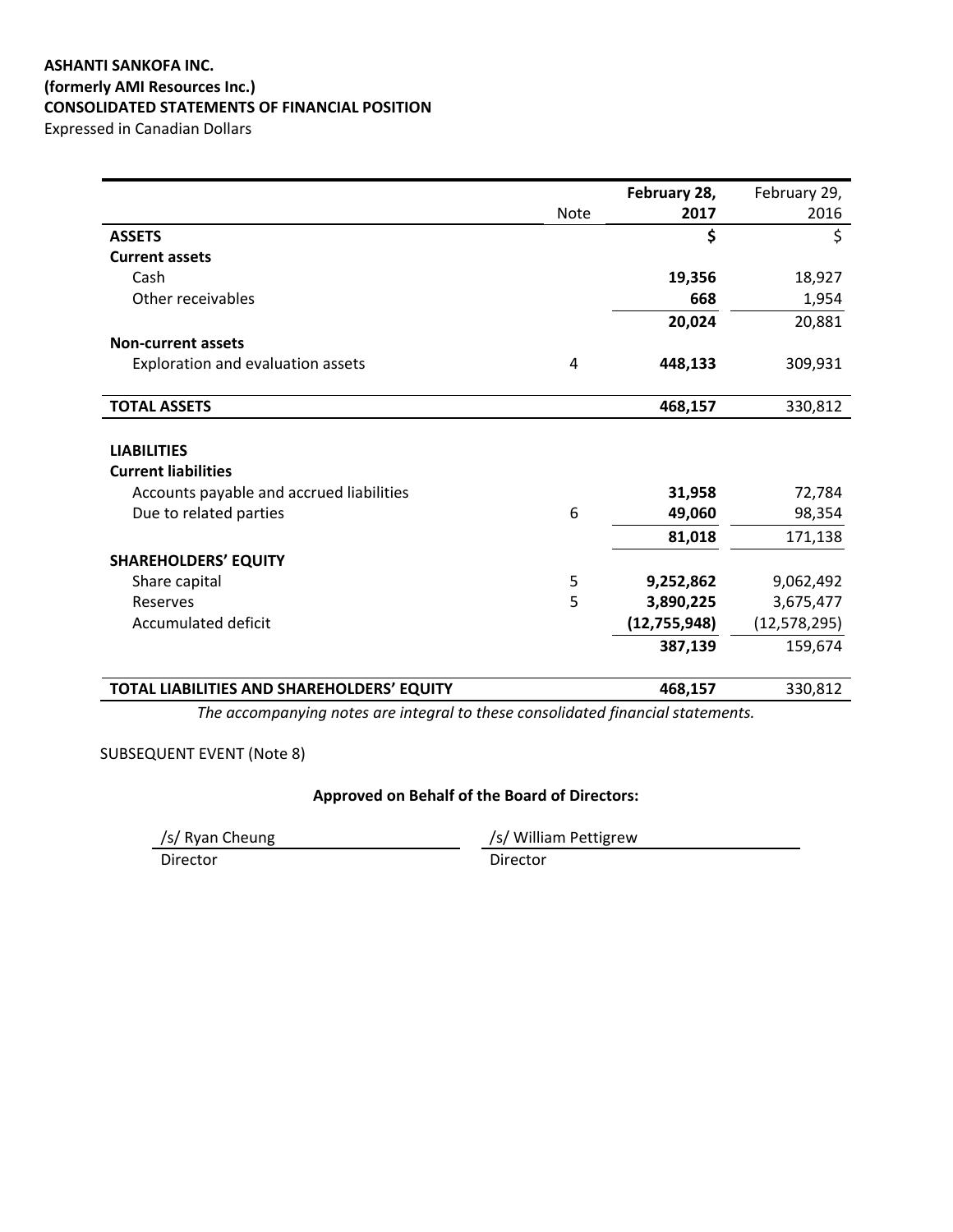## **ASHANTI SANKOFA INC. (formerly AMI Resources Inc.) CONSOLIDATED STATEMENTS OF COMPREHENSIVE LOSS**  Expressed in Canadian Dollars

|                                                      | <b>For the Year Ended</b> |              |              |
|------------------------------------------------------|---------------------------|--------------|--------------|
|                                                      |                           | February 28, | February 29, |
|                                                      | <b>Note</b>               | 2017         | 2016         |
|                                                      |                           | \$           | \$           |
| <b>EXPENSES</b>                                      |                           |              |              |
| Consulting                                           | 6                         | 31,463       |              |
| Foreign exchange loss (gain)                         |                           | (1, 366)     | 875          |
| Interest expense                                     |                           |              | 297          |
| Investor relations                                   |                           | 3,605        | 4,847        |
| Management fees                                      | 6                         | 45,244       | 68,700       |
| Office and general                                   |                           | 17,986       | 30,983       |
| <b>Professional fees</b>                             | 6                         | 36,533       | 26,845       |
| Stock-based compensation                             | 5                         | 63,573       | 60,063       |
| Transfer agent and filing fees                       |                           | 9,887        | 20,124       |
| <b>NET LOSS BEFORE THE FOLLOWING</b>                 |                           | (206,925)    | (212, 734)   |
| Gain on debt forgiveness                             | 6                         | 17,040       |              |
| Gain on sale of marketable securities                | 6                         | 12,232       |              |
| <b>NET LOSS AND COMPREHENSIVE LOSS</b>               |                           | (177, 653)   | (212, 734)   |
|                                                      |                           |              |              |
| <b>Weighted Average Number of Shares Outstanding</b> |                           | 25,778,033   | 18,282,142   |
| <b>Basic Loss Per Share</b>                          |                           | (0.01)       | (0.01)       |
| <b>Diluted Loss Per Share</b>                        |                           | (0.01)       | (0.01)       |

*The accompanying notes are integral to these consolidated financial statements.*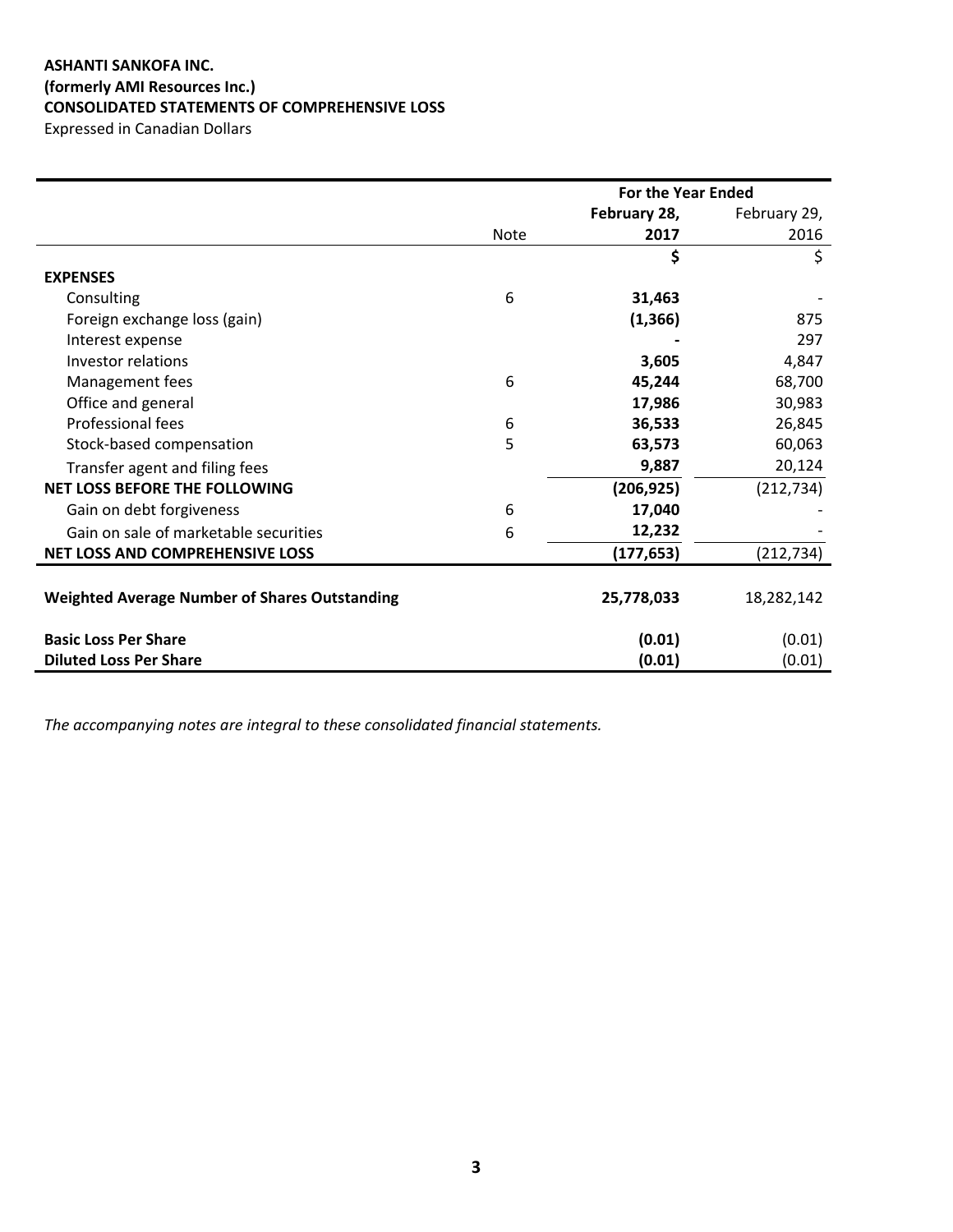## **AMI RESOURCES INC. (formerly AMI Resources Inc.) CONSOLIDATED STATEMENT OF CHANGES IN EQUITY**  Expressed in Canadian Dollars

|                                      |               | <b>Share Capital</b><br><b>Reserves</b> |                |           |                |            |
|--------------------------------------|---------------|-----------------------------------------|----------------|-----------|----------------|------------|
|                                      | Number of     |                                         | Equity settled |           | Accumulated    |            |
|                                      | <b>Shares</b> | Amount                                  | benefits       | Warrants  | Deficit        | Total      |
|                                      |               |                                         |                |           |                |            |
| Balance, February 28, 2015           | 12,734,197    | 8,964,530                               | 2,187,512      | 1,367,414 | (12, 365, 561) | 153,895    |
| Stock-based compensation             |               |                                         | 60,063         |           |                | 60,063     |
| Private placement:                   |               |                                         |                |           |                |            |
| Gross proceeds                       | 8,000,000     | 160,000                                 |                |           |                | 160,000    |
| Share issuance cost                  |               | (1,550)                                 |                |           |                | (1,550)    |
| Warrant reclassification             |               | (60, 488)                               |                | 60,488    |                |            |
| Net loss for the year                |               |                                         |                |           | (212, 734)     | (212, 734) |
| Balance, February 29, 2016           | 20,734,197    | 9,062,492                               | 2,247,575      | 1,427,902 | (12, 578, 295) | 159,674    |
| Private placement:                   |               |                                         |                |           |                |            |
| Gross proceeds                       | 7,000,000     | 350,000                                 |                |           |                | 350,000    |
| Share issuance cost                  |               | (8, 455)                                |                |           |                | (8, 455)   |
| Warrants issued on private placement |               | (151, 175)                              |                | 151,175   |                |            |
| Stock-based compensation             |               |                                         | 63,573         |           |                | 63,573     |
| Net loss for the year                |               |                                         |                |           | (177, 653)     | (177, 653) |
| Balance, February 28, 2017           | 27,734,197    | 9,252,862                               | 2,311,148      | 1,579,077 | (12,755,948)   | 387,139    |

*The accompanying notes are integral to these consolidated financial statements.*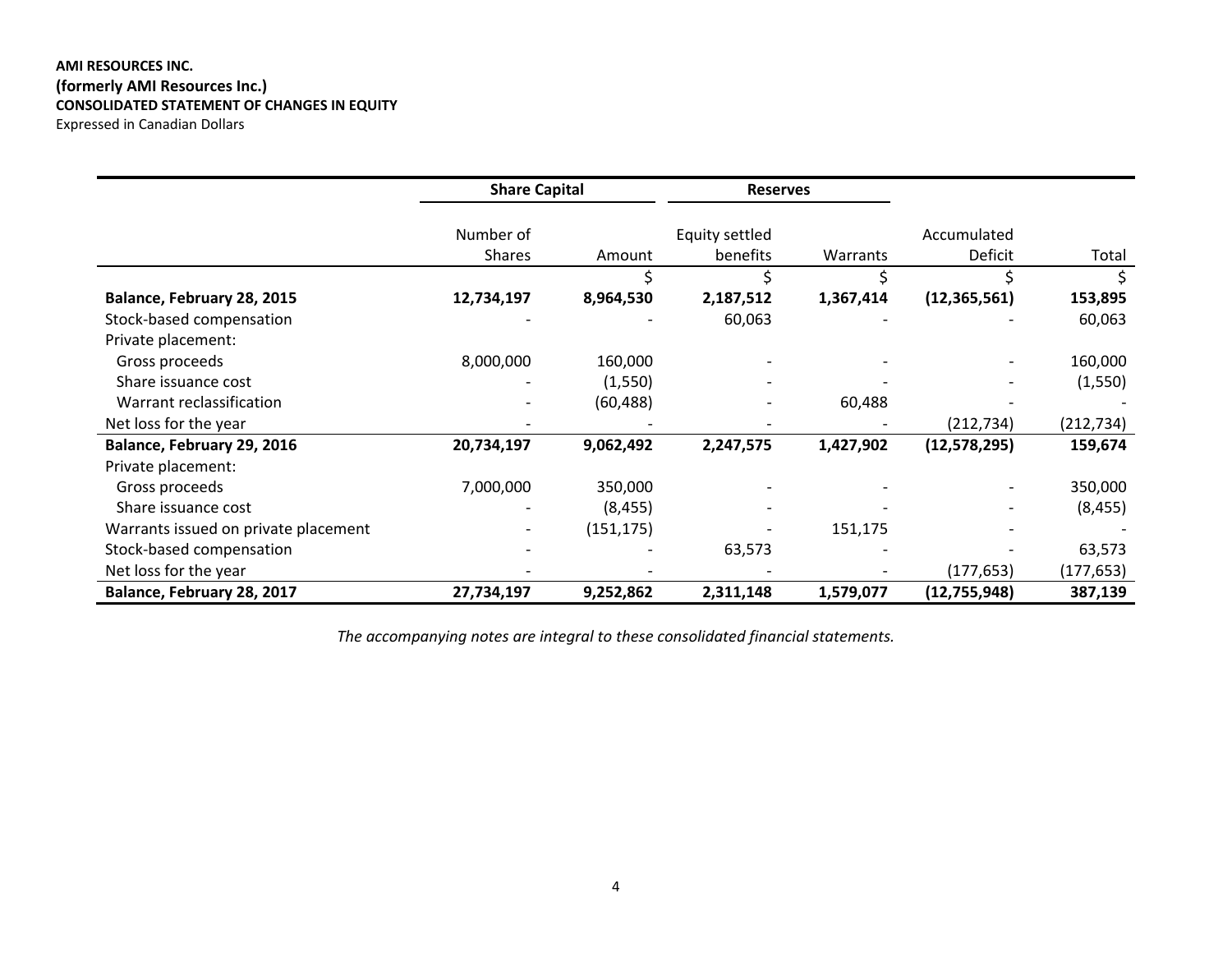## **ASHANTI SANKOFA INC. (formerly AMI Resources Inc.) CONSOLIDATED STATEMENTS OF CASH FLOW**  Expressed in Canadian Dollars

|                                                   | <b>For the Year Ended</b> |              |  |
|---------------------------------------------------|---------------------------|--------------|--|
|                                                   | February 28,              | February 29, |  |
|                                                   | 2017                      | 2016         |  |
|                                                   | \$                        | \$           |  |
| <b>CASH FLOWS USED IN OPERATING ACTIVITIES</b>    |                           |              |  |
| Net loss for the year                             | (177, 653)                | (212, 734)   |  |
| Items not involving cash:                         |                           |              |  |
| Stock-based compensation                          | 63,573                    | 60,063       |  |
| Gain on sale of marketable securities             | (12, 232)                 |              |  |
| Gain on settlement of debt                        | (17,040)                  |              |  |
| Changes in non-cash working capital items:        |                           |              |  |
| Other receivables                                 | 1,286                     | 36           |  |
| Accounts payable and accrued liabilities          | (42, 611)                 | (3, 149)     |  |
| Due to related parties                            | 2,741                     | 32,043       |  |
|                                                   | (181, 936)                | (123, 741)   |  |
| <b>CASH FLOWS USED IN INVESTING ACTIVITIES</b>    |                           |              |  |
| Sale of marketable securities                     | 12,232                    |              |  |
| Exploration and evaluation assets                 | (126, 412)                | (17, 618)    |  |
|                                                   | (114, 180)                | (17, 618)    |  |
| <b>CASH FLOWS FROM FINANCING ACTIVITIES</b>       |                           |              |  |
| Gross proceeds from private placement             | 350,000                   | 160,000      |  |
| Private placement share issuance cost             | (8, 455)                  | (1,550)      |  |
| Related party loan repayments                     | (45,000)                  | (5,000)      |  |
|                                                   | 296,545                   | 153,450      |  |
| Net increase in cash                              | 429                       | 12,091       |  |
| Cash, beginning of the year                       | 18,927                    | 6,836        |  |
| Cash, end of the year                             | 19,356                    | 18,927       |  |
|                                                   |                           |              |  |
| <b>Supplemental information:</b><br>Interest paid |                           | 8,553        |  |
| Income taxes paid                                 |                           |              |  |
|                                                   |                           |              |  |

*The accompanying notes are integral to these consolidated financial statements.*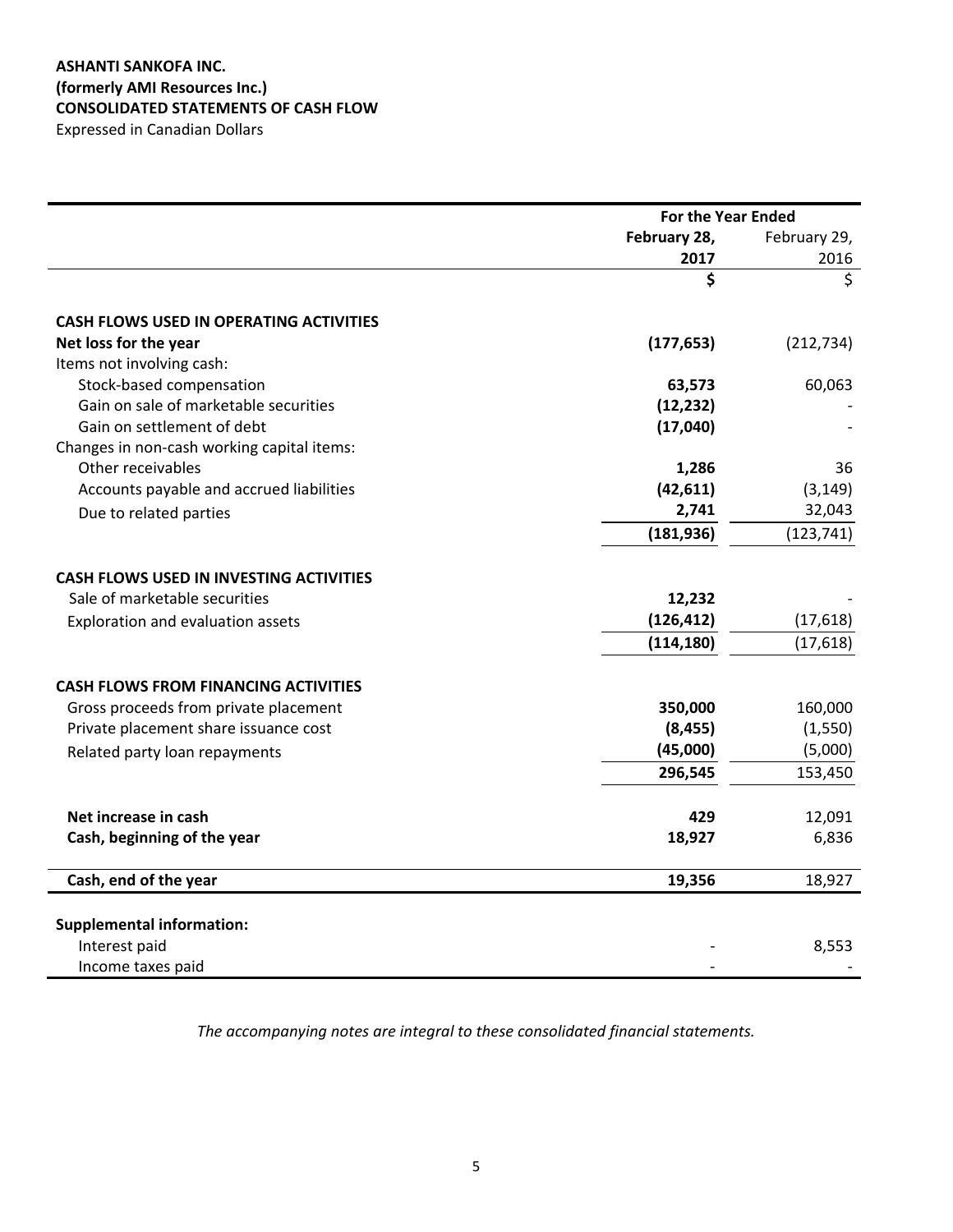## **1. NATURE OF OPERATIONS**

Ashanti Sankofa Inc. (formerly AMI Resources Inc., the "Company" or "ASI") through its wholly-owned subsidiary AMI Africa Exploration Ltd. ("AMI Africa"), both resident Canadian companies, and its wholly owned Ghanaian subsidiary Ashanti Sankofa Limited ("Ashanti") is engaged primarily in gold exploration activity in West Africa.

The head office and the principal address of the Company is located at Suite 1500, 701 West Georgia Street, Vancouver, British Columbia, Canada, V7Y 1G5 and the records office and registered office is located at Suite 1780 - 400 Burrard Street, Vancouver, British Columbia, V6C 3A6, Canada.

The Company holds several mineral properties and has not yet determined whether these properties contain reserves that are economically recoverable.

These consolidated financial statements have been prepared on the assumption that the Company will continue as a going concern, meaning it will continue in operation for the foreseeable future and will be able to realize assets and discharge liabilities in the ordinary course of operations. Different bases of measurement may be appropriate if the Company is not expected to continue operations for the foreseeable future. As at February 28, 2017, the Company had negative working capital of \$60,994, had not advanced its mineral properties to commercial production and is not able to finance day to day activities through operations. The Company's continuation as a going concern is dependent upon the successful results from its mineral property exploration activities and its ability to attain profitable operations and generate funds there from and/or raise equity capital or borrowings sufficient to meet current and future obligations and ongoing operating losses. These uncertainties cast a significant doubt on the ability of the Company to continue operations as a going concern. Management intends to finance operating costs over the next twelve months with loans from directors and companies controlled by directors and/or private placement of common shares. These financial statements do not include any adjustments that might result from this uncertainty.

#### **2. BASIS OF PRESENTATION**

#### **Statement of compliance**

These consolidated financial statements have been prepared using accounting policies in compliance with International Financial Reporting Standards ("IFRS") issued by the International Accounting Standards Board ("IASB") and interpretations of the International Financial Reporting Interpretations Committee ("IFRIC").

The consolidated financial statements were authorized for issue by the Board of Directors on June 26, 2017.

#### **Basis of preparation**

The financial statements of the Company have been prepared on an accrual basis and are based on historical costs, modified where applicable. The financial statements are presented in Canadian dollars unless otherwise noted.

#### **Significant estimates and assumptions**

The preparation of financial statements in accordance with IFRS requires the Company to make estimates and assumptions concerning the future. The Company's management reviews these estimates and underlying assumptions on an ongoing basis, based on experience and other factors, including expectations of future events that are believed to be reasonable under the circumstances. Revisions to estimates are adjusted for prospectively in the period in which the estimates are revised.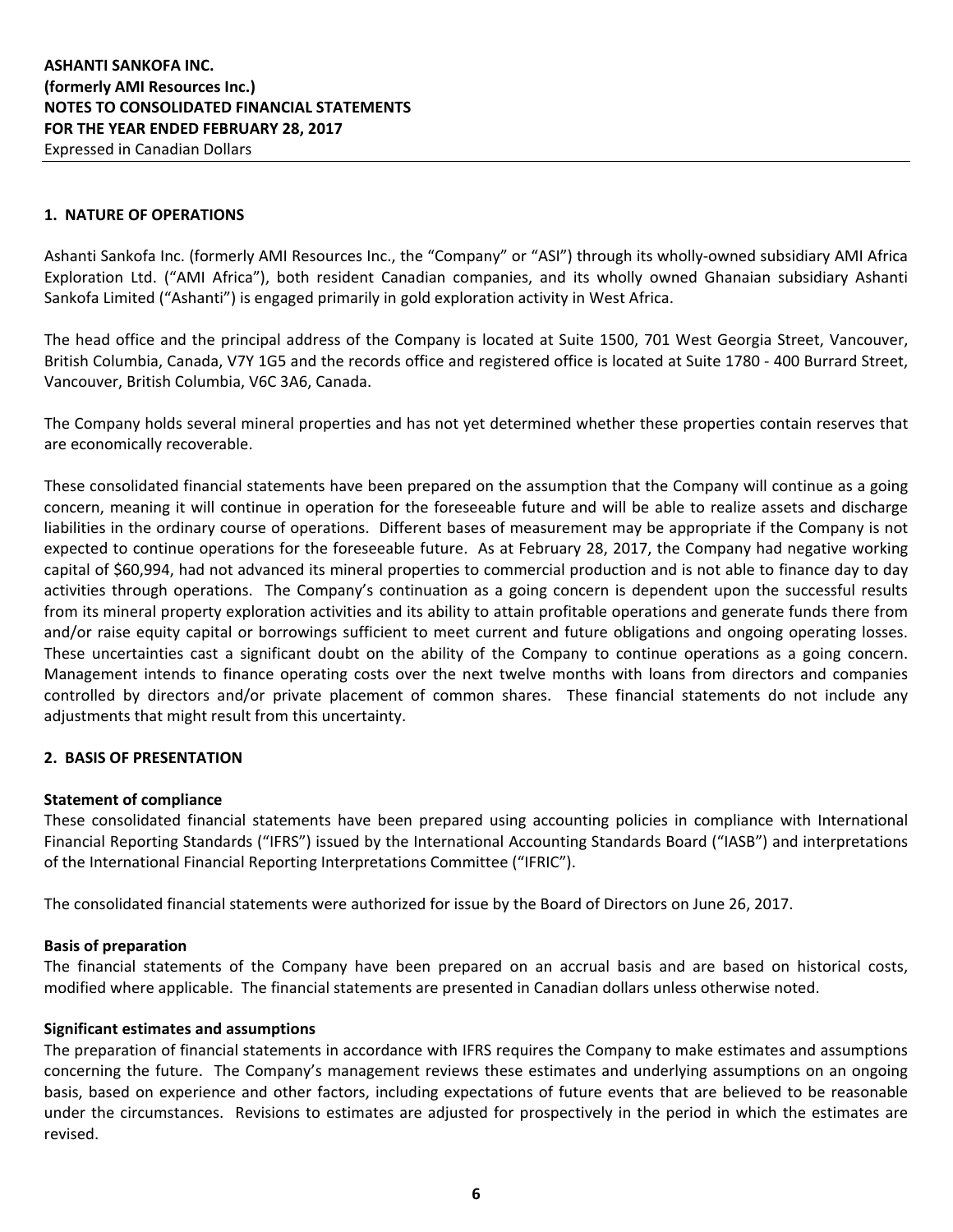Expressed in Canadian Dollars

Estimates and assumptions where there is significant risk of material adjustments to assets and liabilities in future accounting periods include the recoverability of the carrying value of exploration and evaluation assets, fair value measurements for financial instruments, and the recoverability and measurement of deferred tax assets.

#### **Significant judgments**

The preparation of financial statements in accordance with IFRS requires the Company to make judgments, apart from those involving estimates, in applying accounting policies. The most significant judgments applying to the Company's financial statements include: the assessment of the Company's ability to continue as a going concern and whether there are events or conditions that may give rise to significant uncertainty; the classification/allocation of expenditures as exploration and evaluation expenditures or operating expenses; and the classification of financial instruments.

## **3. SIGNIFICANT ACCOUNTING POLICIES**

#### **Basis of consolidation**

The consolidated financial statements include the financial statements of the Company and its wholly owned subsidiary. The financial statement of the subsidiary is included in the consolidated financial statements from the date that control commenced until the date that control ceases. All inter-company balances and transactions have been eliminated.

#### **Foreign currency transactions**

These consolidated financial statements are presented in Canadian dollars, which is the Company's functional currency. The Company's wholly-owned subsidiary AMI Africa's functional currency is also Canadian dollars. The Company's wholly-owned subsidiary Ashanti's functional currency is the Ghanaian Cedi.

Transactions in currencies other than the functional currency of each entity are recorded at exchange rates prevailing on the dates of the transactions. At the end of each reporting period, the monetary assets and liabilities of the Company that are denominated in foreign currencies are translated at the rate of exchange at the statement of financial position date while non-monetary assets and liabilities are translated at historical rates. Revenues and expenses are translated at the exchange rates approximating those in effect on the date of the transactions. Exchange gains and losses arising on translation are reflected in profit or loss for the year.

The financial position and results of foreign operations whose functional currency is different from the Company's presentation currency are translated as follows:

- assets and liabilities are translated at period-end exchange rates prevailing at the reporting date; and
- income and expenses are translated at average exchange rates for the period.

Exchange differences arising on translation of foreign operations are recorded in accumulated other comprehensive loss in the statement of comprehensive income. These differences are recognized in profit or loss in the period in which the operation is disposed.

## **Exploration and evaluations assets and equipment**

## *i) Exploration and evaluation expenditures*

The Company may hold interests in mineral property interests in various forms, including prospecting licenses, exploration and exploitation concessions, mineral leases and surface rights, and property options. The Company capitalizes payments made in the process of acquiring legal title to these properties. Mineral property interest acquisition costs are recorded at historical cost. Exploration and evaluation expenditures incurred on properties prior to obtaining legal rights to explore the specific area are charged to operations as incurred.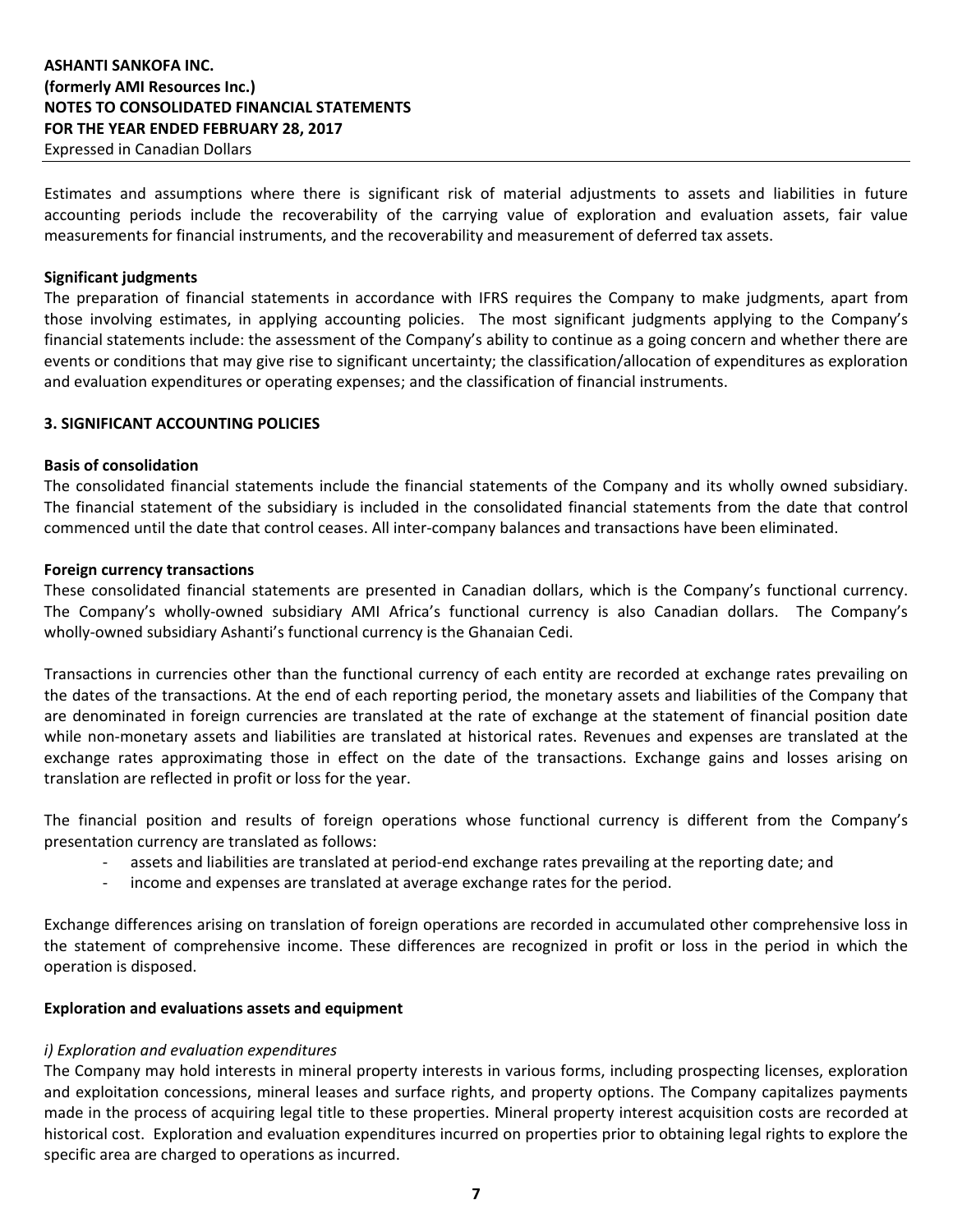Expressed in Canadian Dollars

The carrying values of exploration and evaluation assets are assessed for impairment when facts and circumstances suggest that the carrying amount of an exploration and evaluation asset may exceed its recoverable amount. The carrying value of equipment is reviewed for indications of impairment at each reporting date. When impairment indicators exist, the asset's recoverable amount is estimated. If it is determined that the estimated recoverable amount is less than the carrying value of an asset, then a write-down is made with a charge to operations.

An impairment loss is reversed if there is indication that there has been a change in the estimates used to determine the recoverable amount. An impairment loss is reversed only to the extent that the asset's carrying amount does not exceed the carrying amount that would have been determined, net of amortization, if no impairment loss had been recognized.

#### *ii) Equipment*

Equipment is stated at cost less accumulated amortization and accumulated impairment losses. Estimates of residual values, useful lives and methods of amortization are reviewed each reporting year, and adjusted prospectively if appropriate.

#### **Income taxes**

#### Current income tax:

Current income tax assets and liabilities for the current period are measured at the amount expected to be recovered from or paid to the taxation authorities. The tax rates and tax laws used to compute the amount are those that are enacted or substantively enacted, at the reporting date, in the countries where the Company operates and generates taxable income.

Current income tax relating to items recognized directly in other comprehensive income or equity is recognized in other comprehensive income or equity and not in profit or loss. Management periodically evaluates positions taken in the tax returns with respect to situations in which applicable tax regulations are subject to interpretation and establishes provisions where appropriate.

#### Deferred income tax:

Deferred income tax is recognized, using the asset and liability method, on temporary differences at the reporting date arising between the tax bases of assets and liabilities and their carrying amounts for financial reporting purposes.

The carrying amount of deferred income tax assets is reviewed at the end of each reporting period and recognized only to the extent that it is probable that sufficient taxable profit will be available to allow all or part of the deferred income tax asset to be utilized.

Deferred income tax assets and liabilities are measured at the tax rates that are expected to apply to the year when the asset is realized or the liability is settled, based on tax rates (and tax laws) that have been enacted or substantively enacted by the end of the reporting period.

Deferred income tax assets and deferred income tax liabilities are offset, if a legally enforceable right exists to set off current tax assets against current income tax liabilities and the deferred income taxes relate to the same taxable entity and the same taxation authority.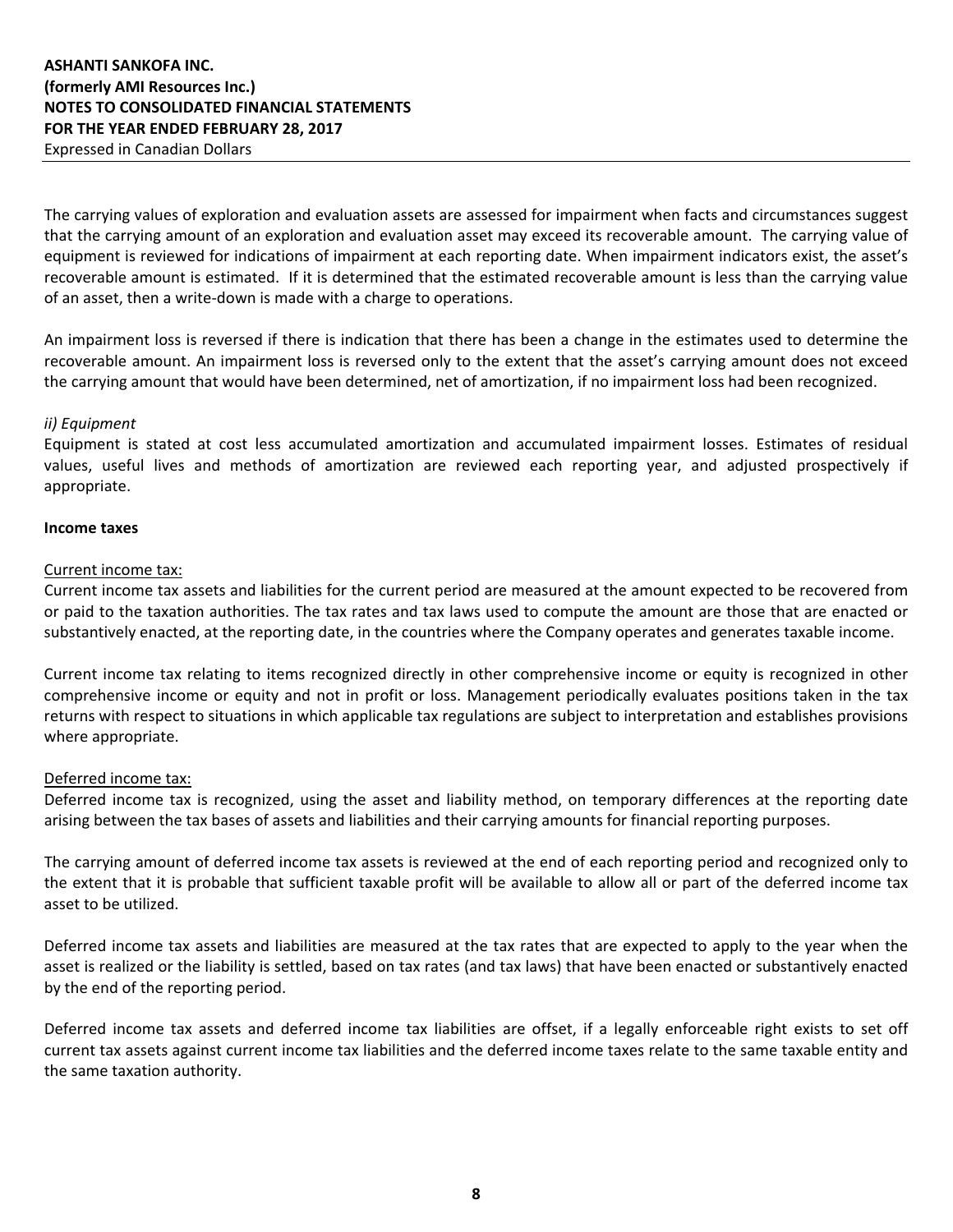Expressed in Canadian Dollars

#### **Restoration and environmental obligations**

The Company recognizes liabilities for statutory, contractual, constructive or legal obligations associated with the retirement of long-term assets, when those obligations result from the acquisition, construction, development or normal operation of the assets. The net present value of future restoration cost estimates arising from the decommissioning of plant and other site preparation work is capitalized to the related asset along with a corresponding increase in the restoration provision in the period incurred. Discount rates using a pre-tax rate that reflect the time value of money are used to calculate the net present value.

The Company's estimates of restoration costs could change as a result of changes in regulatory requirements, discount rates and assumptions regarding the amount and timing of the future expenditures. These changes are recorded directly to the related asset with a corresponding entry to the restoration provision. The Company's estimates are reviewed annually for changes in regulatory requirements, discount rates, effects of inflation and changes in estimates. The Company currently has no measurable obligations for restoration and environmental costs.

#### **Share-based payments**

The Company grants stock options to buy common shares of the Company through its stock option plan as described in Note 5. The Company accounts for share-based payments using the fair value method. Share-based payments to employees are measured at the fair value of the instruments issued and amortized over the vesting periods. Share-based payments to non-employees are measured at the fair value of goods or services received or the fair value of the equity instruments issued, if it is determined the fair value of the goods or services cannot be reliably measured, and are recorded at the date the goods or services are received. The corresponding amount is recorded to reserves. The fair value of options is determined using the Black–Scholes Option Pricing Model which incorporates all market vesting conditions. The number of shares and options expected to vest is reviewed and adjusted at the end of each reporting period such that the amount recognized for services received as consideration for the equity instruments granted shall be based on the number of equity instruments that eventually vest.

The Company grants stock options that are subject to various vesting terms. Under IFRS, the fair value of each instalment of the award is considered a separate grant based on the vesting period with the fair value of each instalment determined separately and recognized as compensation expense over the term of its respective vesting period.

#### **Financial instruments**

The Company classifies financial instruments in the following categories: at fair value through profit or loss ("FVTPL"), loans and receivables, held-to-maturity investments, available-for-sale and financial liabilities. The classification depends on the purpose for which the financial instruments were acquired or issued. Management determines the classification of its financial instruments at initial recognition.

Financial assets are classified at fair value through profit or loss when they are either held for trading for the purpose of short-term profit taking, derivatives not held for hedging purposes, or when they are designated as such to avoid an accounting mismatch or to enable performance evaluation where a group of financial assets is managed by key management personnel on a fair value basis in accordance with a documented risk management or investment strategy. Such assets are subsequently measured at fair value with changes in carrying value being included in profit or loss.

Loans and receivables are non-derivative financial assets with fixed or determinable payments that are not quoted in an active market and are subsequently measured at amortized cost. They would be included in current assets, except for maturities greater than 12 months after the end of the reporting period. These would be classified as non-current assets. The Company has classified cash and amounts receivable as loans and receivables.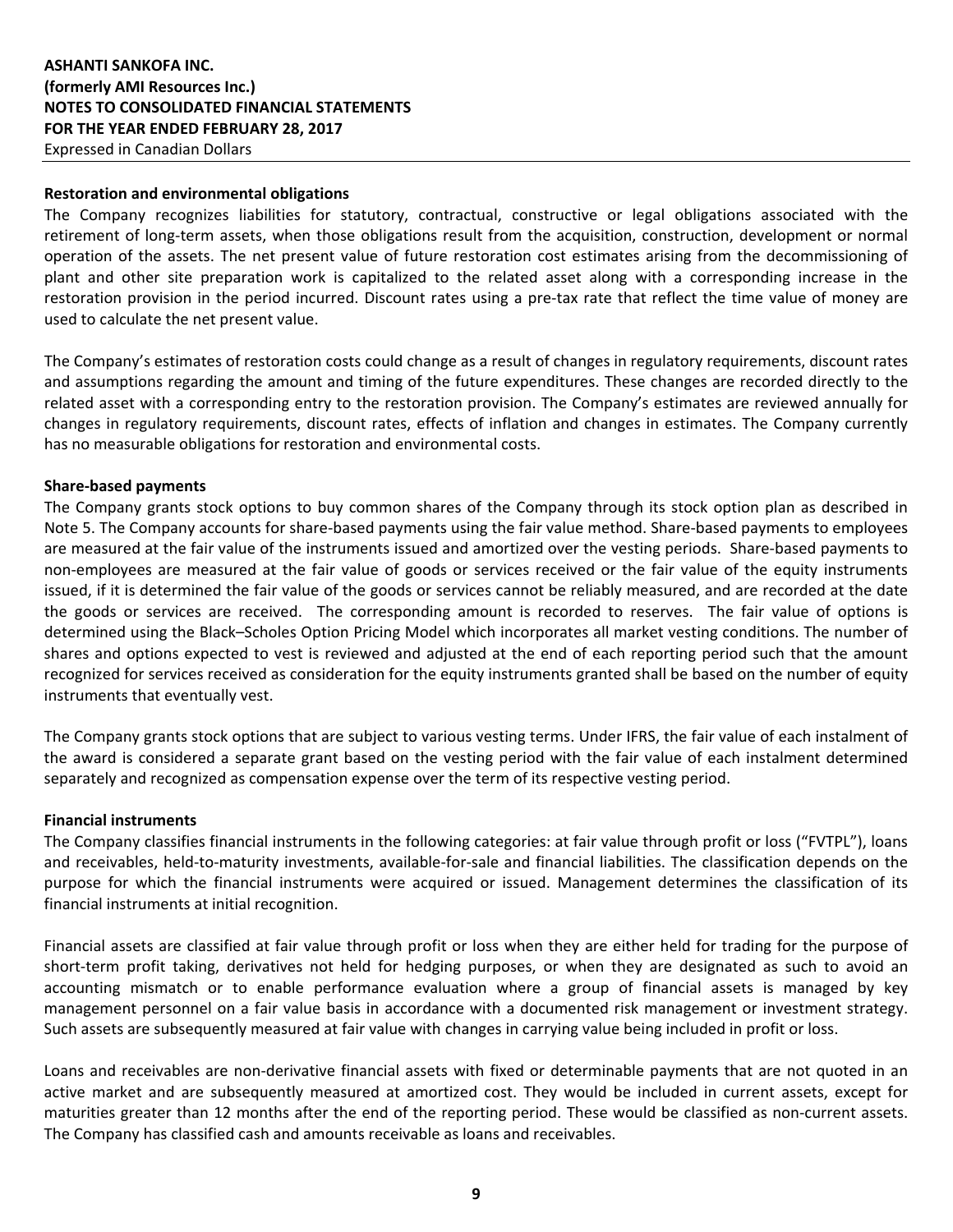## **ASHANTI SANKOFA INC. (formerly AMI Resources Inc.) NOTES TO CONSOLIDATED FINANCIAL STATEMENTS FOR THE YEAR ENDED FEBRUARY 28, 2017**  Expressed in Canadian Dollars

Held-to-maturity investments are non-derivative financial assets that have fixed maturities and fixed or determinable payments, and it is the Company's intention to hold these investments to maturity. They are subsequently measured at amortized cost. Held-to-maturity investments would be included in non-current assets, except for those which are expected to mature within 12 months after the end of the reporting period. The Company has no held-to-maturity investments.

Available-for-sale financial assets are non-derivative financial assets that are designated as available-for-sale or are not suitable to be classified as financial assets at fair value through profit or loss, loans and receivables or held-to maturity investments and are subsequently measured at fair value. These are included in current assets to the extent they are expected to be realized within 12 months after the end of the reporting period. Unrealized gains and losses are recognized in other comprehensive income, except for impairment losses and foreign exchange gains and losses on monetary financial assets.

Financial assets are derecognized when the rights to receive cash flows from the investments have expired or have been transferred and the Company has transferred substantially all risks and rewards of ownership. At each reporting date, the Company assesses whether there is objective evidence that a financial instrument has been impaired. In the case of available-for-sale financial instruments, a significant and prolonged decline in the value of the instrument is considered to determine whether impairment has arisen.

Accounts payable and accrued liabilities, and due to related parties are classified as other liabilities at amortized cost. The Company initially recognizes debt securities issued and subordinated liabilities on the date that they are originated. All other financial liabilities are recognized initially on the trade date at which the Company becomes a party to the contractual provisions of the instruments.

The Company derecognizes a financial liability when its contractual obligations are discharged, cancelled or expired. Nonderivative financial liabilities (excluding financial guarantees) are subsequently measured at amortized cost.

Financial assets and liabilities are offset and the net amount is presented in the statement of financial position when, and only when, the Company has a legal right to offset the amounts and intends to either settle on a net basis or to realize the assets and settle the liability simultaneously.

The Company does not have any material derivative financial assets and liabilities.

The fair value of the Company's financial assets and liabilities approximates the carrying amount.

Financial instruments measured at fair value are classified into one of three levels in the fair value hierarchy according to the relative reliability of the inputs used to estimate the fair values. The three levels of the fair value hierarchy are:

- Level 1 Unadjusted quoted prices in active markets for identical assets or liabilities;
- Level 2 Inputs other than quoted prices that are observable for the asset or liability either directly or indirectly;
- Level 3 Inputs that are not based on observable market data.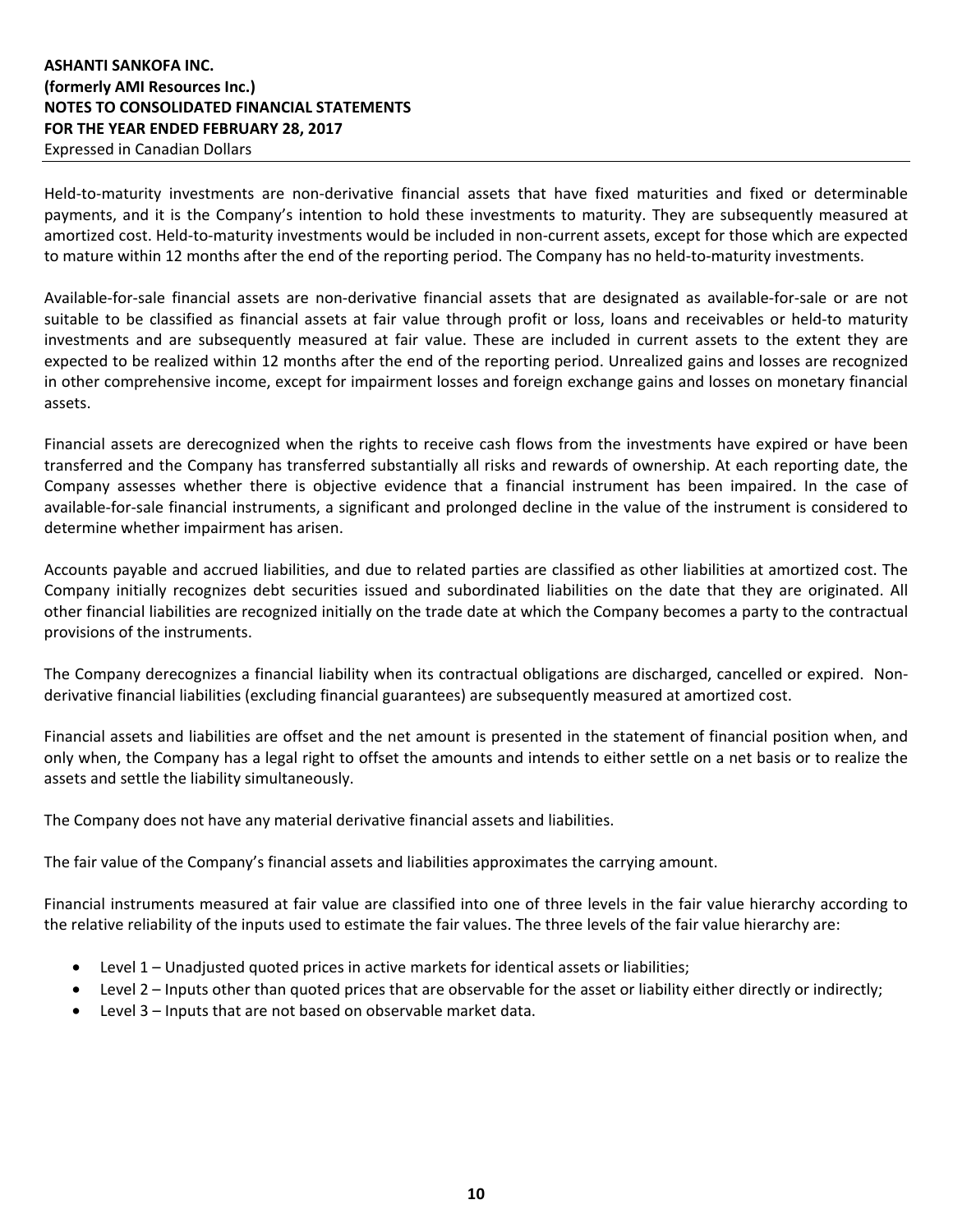Expressed in Canadian Dollars

#### **Income (loss) per share**

Basic income (loss) per share is calculated by dividing the net earnings available to common shareholders divided by the weighted average number of common shares outstanding during the year. The diluted earnings per share are calculated based on the weighted average number of common shares outstanding during the year, plus the effects of the dilutive common share equivalents. This method requires that the dilutive effect of outstanding options and warrants issued be calculated using the treasury stock method. This method assumes that all common share equivalents have been exercised at the beginning of the year (or at the time of issuance, if later), and that the funds obtained thereby were used to purchase common shares of the Company at the average trading price of common shares during the year.

#### **Future Accounting Policy Changes**

## *New standard IFRS 9 "Financial Instruments"*

This new standard is a partial replacement of IAS 39 "Financial Instruments: Recognition and Measurement". IFRS 9 uses a single approach to determine whether a financial asset is measured at amortized cost or fair value, replacing the multiple rules in IAS 39. The approach in IFRS 9 is based on how an entity manages its financial instruments in the context of its business model and the contractual cash flow characteristics of the financial assets.

The new standard also requires a single impairment method to be used, replacing the multiple impairment methods in IAS 39. IFRS 9 is effective for annual periods beginning on or after January 1, 2018. The Company is currently assessing the impact this new standard will have on its financial statements.

Other accounting standards or amendments to existing accounting standards that have been issued but have future effective dates are either not applicable or are not expected to have a significant impact on the Company's financial statements.

#### **3. FINANCIAL AND CAPITAL RISK MANAGEMENT**

|                             |      | February 28, | February 29, |
|-----------------------------|------|--------------|--------------|
|                             | Ref. | 2017         | 2016         |
|                             |      |              |              |
| Other financial assets      | a    | 20,024       | 20,881       |
| Other financial liabilities | b    | 71,018       | 171,138      |

a. Comprises cash and sales tax receivables.

b. Comprises accounts payable, and related party loans (Note 6).

The Company has determined the estimated fair values of its financial instruments based on appropriate valuation methodologies; however, considerable judgment is required to develop these estimates. The fair values of the Company's financial instruments are not materially different from their carrying values.

#### **Management of Industry and Financial Risk**

The Company is engaged primarily in mineral exploration and manages related industry risk issues directly. The Company may be at risk for environmental issues and fluctuations in commodity pricing. Management is not aware of and does not anticipate any significant environmental remediation costs or liabilities in respect of its current operations.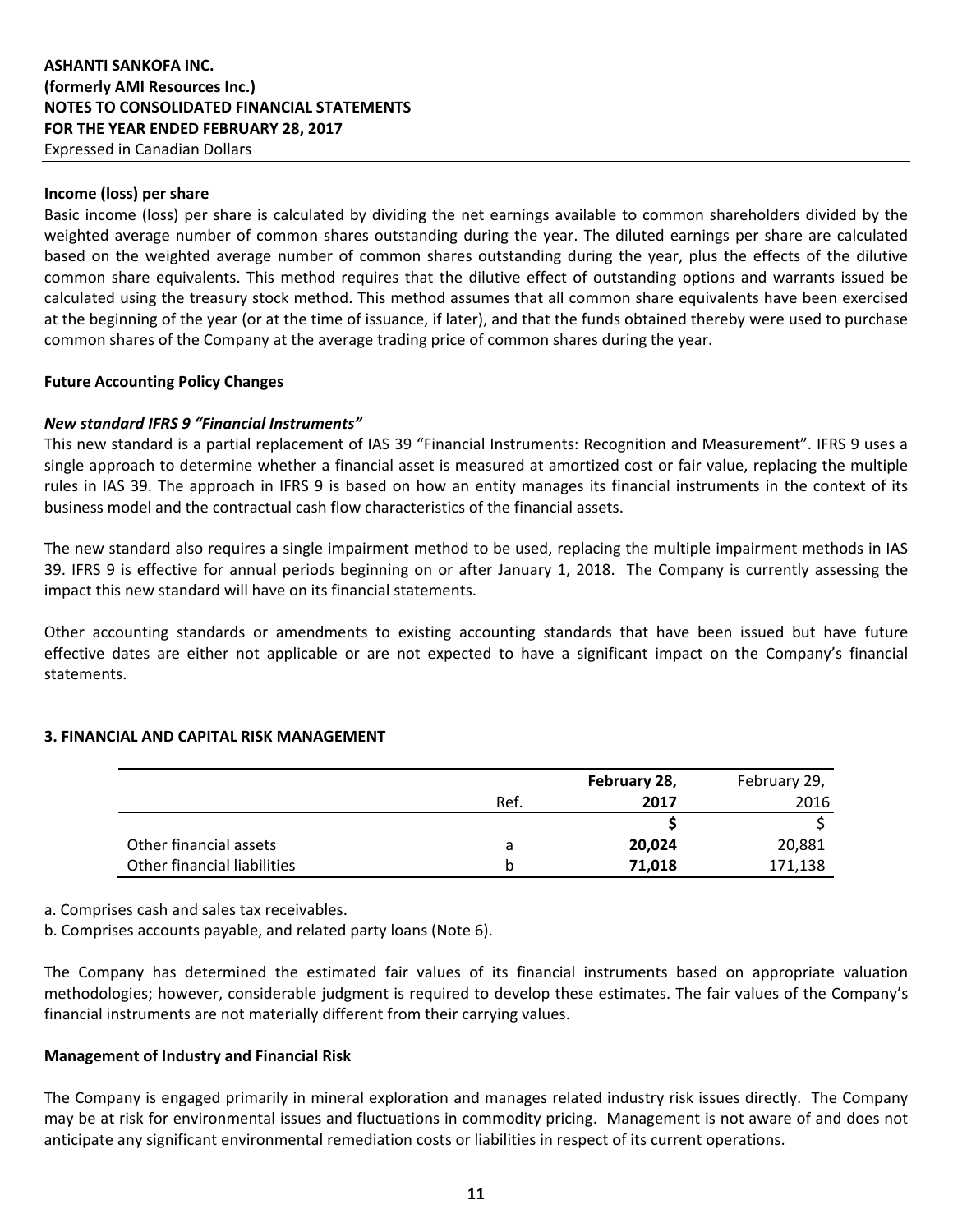The Company's financial instruments are exposed to certain financial risks, which include the following:

## *Credit risk*

Credit risk is the risk of loss due to the counterparty's inability to meet its obligations. The Company's exposure to credit risk is on its cash and other receivables. Risk associated with cash is managed through the use of major banks which are high credit quality financial institutions as determined by rating agencies. Other receivables comprise sales tax refunds from the Canadian federal government.

## *Liquidity risk*

Liquidity risk is the risk that the Company will encounter difficulties in meeting obligations when they become due. The Company ensures that there is sufficient capital in order to meet short-term operating requirements, after taking into account the Company's holdings of cash. The Company's cash are held in corporate bank accounts available on demand. Liquidity risk has been assessed as being high.

## *Market Risk*

Market risk is the risk that the fair value or future cash flows of a financial instrument will fluctuate because of changes in market prices. Market risk comprises three types of risk: currency risk, interest rate risk and price risk.

## *Currency Risk*

The Company is subject to normal market risks including fluctuations in foreign exchange rates and interest rates. While the Company manages its operations in order to minimize exposure to these risks, the Company has not entered into any derivatives or contracts to hedge or otherwise mitigate this exposure.

## *Interest Rate Risk*

Interest rate risk is the risk that the fair value or future cash flows of a financial instrument will fluctuate because of changes in market interest rates. The Company is not exposed to significant interest rate risk relating to its related party balances (Note 6).

## *Price Risk*

The Company is exposed to price risk with respect to equity prices. Price risk as it relates to the Company is defined as the potential adverse impact on the Company's ability to raise financing due to movements in individual equity prices or general movements in the level of the stock market. The Company closely monitors individual equity movements and the stock market to determine the appropriate course of action to be taken by the Company.

## *Capital management*

The Company's policy is to maintain a strong capital base so as to maintain investor and creditor confidence and to sustain future development of the business. The capital structure of the Company consists of components of shareholders' equity. There were no changes in the Company's approach to capital management during the year. The Company is not subject to any externally imposed capital requirements.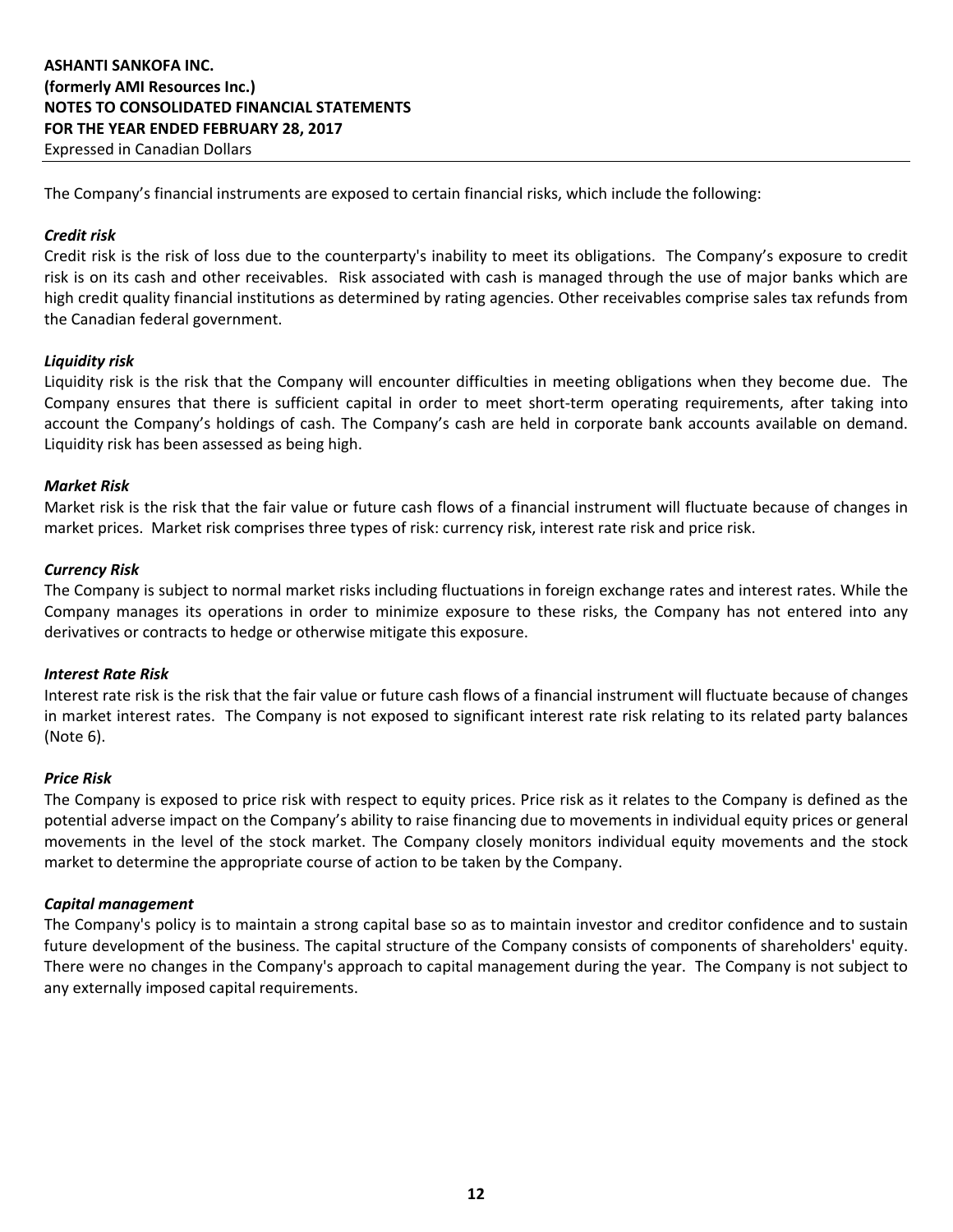## **4. EXPLORATION AND EVALUATION ASSETS**

Exploration and evaluation assets comprise the North Ashanti - Anuoro project located in West Africa.

| <b>Balance at February 28, 2015</b> | 277,238 |
|-------------------------------------|---------|
| Additions - exploration costs       | 32,693  |
| <b>Balance at February 29, 2016</b> | 309,931 |
| Additions - exploration costs       | 138,202 |
| <b>Balance at February 28, 2017</b> | 448,133 |

The Company, through its wholly-owned subsidiary Ashanti, holds the 65 square km Anuoro license which is subject to a 10% carried interest held by the government of the Republic of Ghana. On May 9, 2014 Ashanti received a letter from the Ministry of Lands and Natural Resources stating the Anuoro license has been renewed until May 9, 2016. On April 6, 2016 Ashanti submitted documentation to the Minerals Commission requesting an extension for the Anuoro license. The Minerals Commission has requested additional reports from Ashanti which reports have now been submitted. Even though Ashanti has not yet received the extension, under Section 35 (4) of the Minerals and Mining Act 2006, the prospecting license shall remain in force in respect of the land the subject of the application until the application is determined. Management believes the renewal should occur in the  $3<sup>rd</sup>$  quarter of fiscal 2018.

#### **5. EQUITY AND RESERVES**

#### **Share Capital**

Authorized share capital of the Company consists of an unlimited number of fully paid common shares without par value.

#### *Year ended February 28, 2017*

On June 10, 2016, the Company closed a non-brokered private placement of 7,000,000 units at a price of \$0.05 per unit for gross proceeds of \$350,000. Each unit comprises one common share and one share purchase warrant exercisable at \$0.05 per share for a period of twenty-four months from the date of closing. Share issuance costs of \$8,455 which consist of direct legal fees associated with this private placement were paid.

#### *Year ended February 29, 2016*

The Company closed a private placement for gross proceeds of \$160,000 by issuing 8,000,000 units through two tranches comprising 5,000,000 units on March 31, 2015 and 3,000,000 units on May 11, 2015. Each unit comprises one common share and one share purchase warrant exercisable to purchase one additional common share of the Company at \$0.05 per share. 5,000,000 warrants will expire on April 1, 2020 and 3,000,000 warrants will expire on May 11, 2020.

#### **Stock Options**

#### *Stock-Option Plan*

The Company has a stock option plan, approved by the Board of Directors (the "Board") and by the shareholders at the annual general meeting held on December 4, 2014, that allows the Company to grant incentive stock options to its directors, officers, employees and consultants. The maximum number of shares reserved for issuance under the plan are 2,546,839. The exercise price, term (not to exceed ten years) and vesting provisions are authorized by the Board at the time of the grant and the Stock Option Plan. Stock options granted to a consultant performing investor relations activity shall vest over a minimum of twelve months with no more than ¼ of such options vesting in any three month period.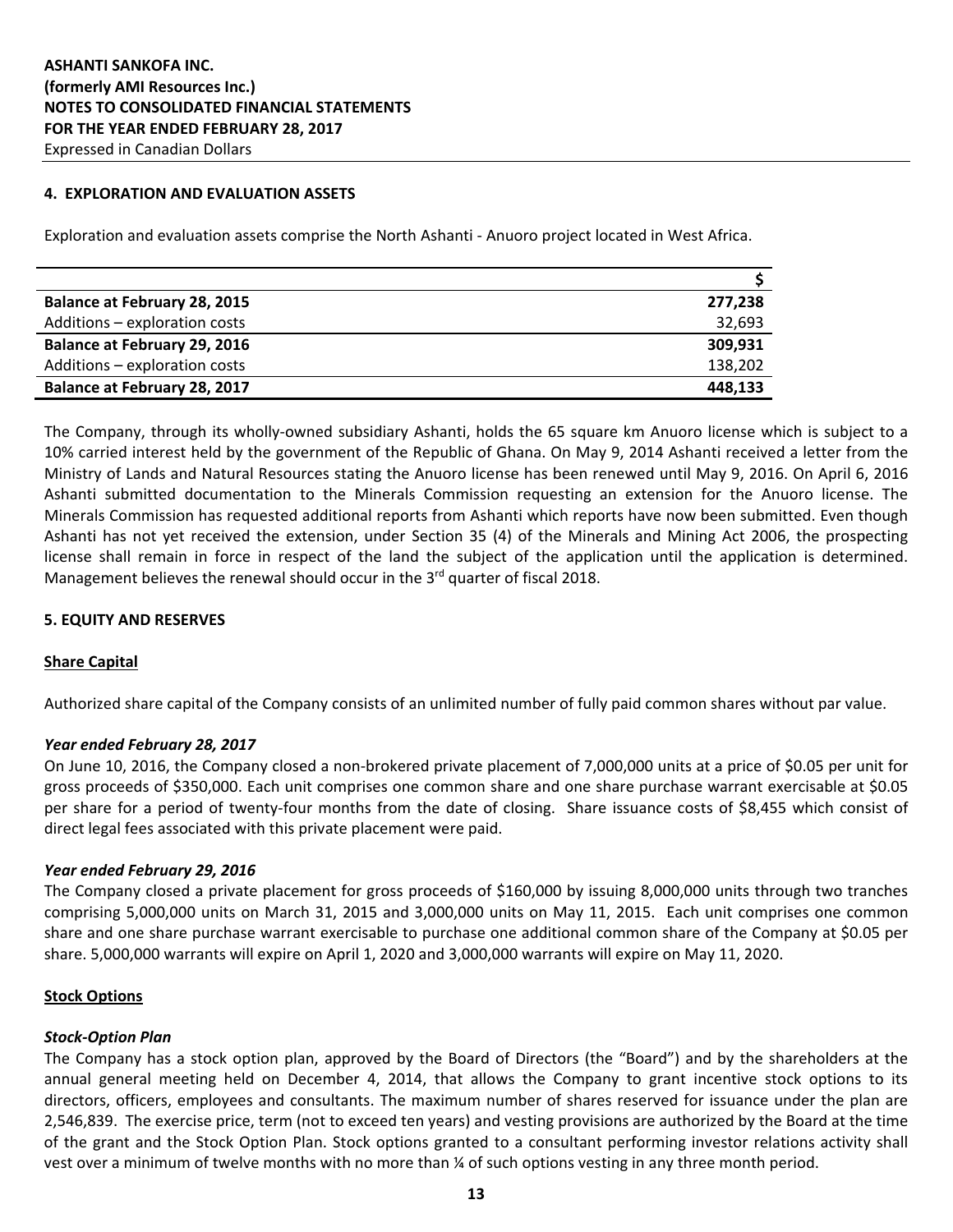On October 31, 2015, the Company granted 1,500,000 stock options to directors, officers and consultants. 1,000,000 stock options have an exercise price of \$0.05 per share and expire five years from the date of grant while the remaining 500,000 stock options have an exercise price of \$0.15 per share and expire five years from date of grant. The stock options have a fair value of \$60,063.

On May 20, 2016, the Company granted 1,100,000 stock options to directors, officers and consultants. 600,000 stock options have an exercise price of \$0.05 per share and expire five years from the date of grant while the remaining 500,000 stock options have an exercise price of \$0.15 per share and expire five years from date of grant. The stock options have a fair value of \$49,829.

On June 30, 2016, the Company granted 200,000 to a director of the Company with an exercise price of \$0.06 per share and expire five years from the date of grant. The stock options have a fair value of \$13,744.

The following weighted average assumptions were used for the Black-Scholes valuation of stock options granted during the fiscal year ended February 28, 2017 and February 29, 2016, respectively:

|                          | 2017              | 2016    |
|--------------------------|-------------------|---------|
| Share price              | $$0.05 - $0.08$$  | \$0.05  |
| Risk-free interest rate  | 0.83%             | 0.83%   |
| Expected life of options | 5.0               | 5.0     |
| Annualized volatility    | 112.06% - 123.62% | 123.62% |
| Dividend rate            |                   |         |
| Forfeiture rate          |                   |         |

Stock option transactions are summarized as follows:

|                            |                |                         | <b>Weighted Average</b>  | <b>Weighted Average</b> |
|----------------------------|----------------|-------------------------|--------------------------|-------------------------|
|                            | Number of      | <b>Weighted Average</b> | <b>Life Remaining</b>    | <b>Grant Date</b>       |
|                            | <b>Options</b> | <b>Exercise Price</b>   | (Years)                  | <b>Fair Value</b>       |
| Balance, February 28, 2015 | 250,000        | 1.00                    | 0.03                     | 0.615                   |
| Granted                    | 1,500,000      | 0.08                    | 5.00                     | 0.040                   |
| Expired                    | (250,000)      | $\qquad \qquad$         | $\overline{\phantom{a}}$ | (0.615)                 |
| Balance, February 29, 2016 | 1,500,000      | 0.08                    | 4.68                     | 0.040                   |
| Granted                    | 1,300,000      | 0.09                    | 5.00                     | 0.049                   |
| Balance, February 28, 2017 | 2,800,000      | 0.09                    | 3.94                     | 0.044                   |

As at February 28, 2017, the following options were outstanding and exercisable:

| <b>Number of Options</b> | <b>Exercise Price</b> | <b>Expiry Date</b> |
|--------------------------|-----------------------|--------------------|
| 1,000,000                | \$0.05                | October 31, 2020   |
| 500,000                  | \$0.15                | October 31, 2020   |
| 600,000                  | \$0.05                | May 20, 2021       |
| 500,000                  | \$0.15                | May 20, 2021       |
| 200,000                  | \$0.06                | June 30, 2021      |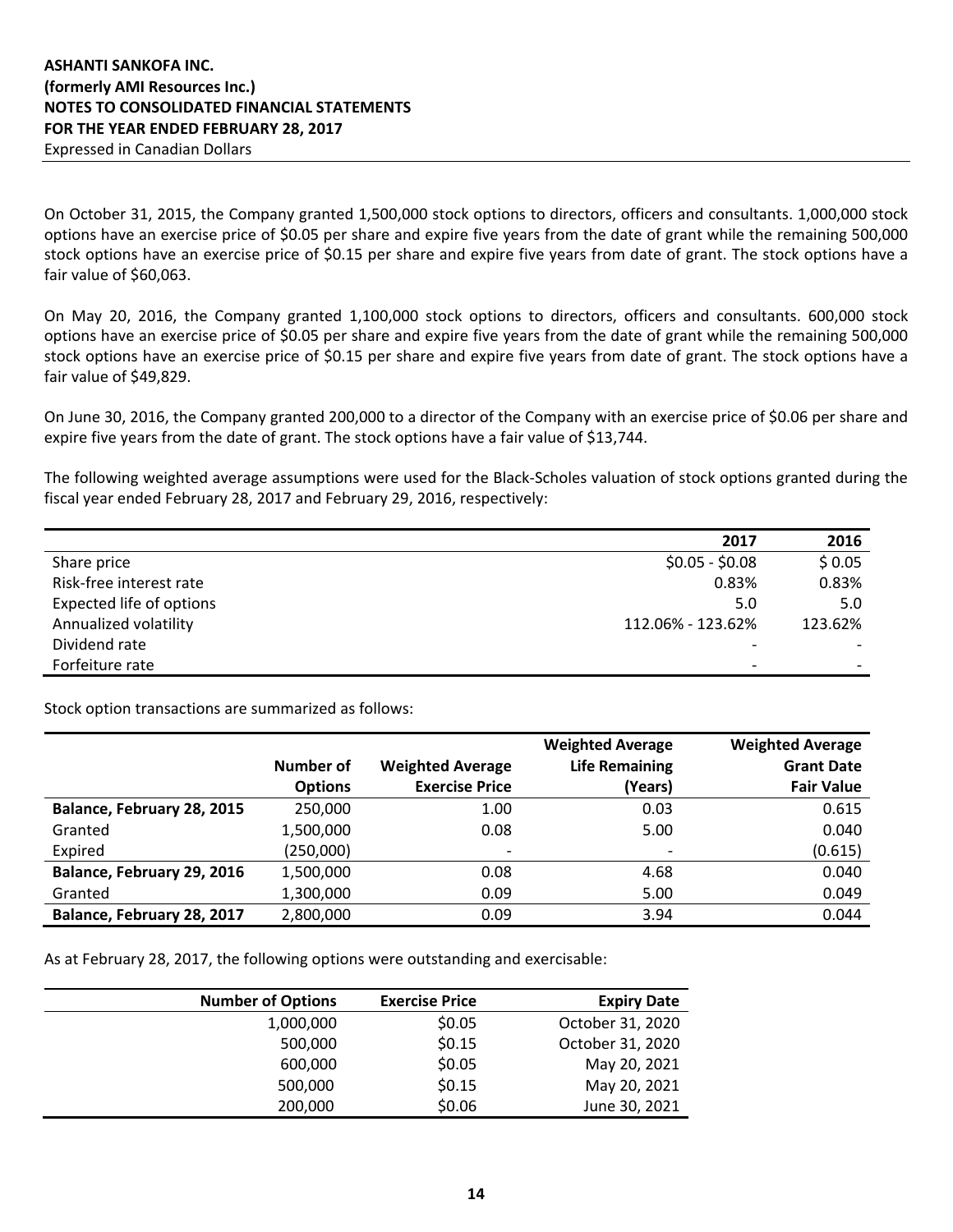#### *Equity settled benefits reserve*

Equity settled benefits reserve records items recognized as stock-based compensation expense until such time that the stock options are exercised, at which time the corresponding amount will be transferred to share capital. If the options expire unexercised, the amount remains in reserves.

#### **Share Purchase Warrants**

The warrants reserve records items recognized as the value of warrants until such time that the warrants are exercised, at which time the corresponding amount will be transferred to share capital. If the warrants expire unexercised, the amount remains in reserves.

On June 10, 2016, the Company granted 7,000,000 share purchase warrants as part of the \$350,000 private placement. The warrants expire two years from the grant date and are exercisable at \$0.05 per share. The fair market value of these warrants has been deemed as \$151,175 as at the date of grant.

On April 1, 2015 and May 11, 2015, the Company issued 5,000,000 and 3,000,000 share purchase warrants, respectively in connection with the \$160,000 private placement. Each warrant is exercisable at \$0.05 per share with a five year expiry from date of grant. Subsequent to the year ended February 28, 2017, the expiry dates of these warrants were extended to April 1, 2020 and May 11, 2020, respectively. The fair market value of these share purchase warrants was estimated to \$60,488 and is included in reserves with a corresponding reclassification from share capital.

The following weighted average assumptions were used for the Black-Scholes Opting Pricing valuation of these share purchase warrants granted during the year:

|                           | 2017    | 2016                     |
|---------------------------|---------|--------------------------|
| Share price               | \$0.06  | \$0.02                   |
| Risk-free interest rate   | 0.52%   | 0.47%                    |
| Expected life of warrants | 2 years | 2 years                  |
| Annualized volatility     | 118%    | 112%                     |
| Dividend rate             |         |                          |
| Forfeiture rate           |         | $\overline{\phantom{0}}$ |

Warrant transactions are summarized as follows:

|                            | Number of                | <b>Weighted Average</b> | <b>Weighted Average Life</b> |
|----------------------------|--------------------------|-------------------------|------------------------------|
|                            | <b>Warrants</b>          | <b>Exercise Price</b>   | <b>Remaining (Years)</b>     |
|                            |                          |                         |                              |
| Balance, February 28, 2015 | $\overline{\phantom{0}}$ |                         |                              |
| Granted                    | 8,000,000                | 0.05                    | 2.00                         |
| Balance, February 29, 2016 | 8,000,000                | 0.05                    | 1.33                         |
| Granted                    | 7,000,000                | 0.05                    | 2.00                         |
| Balance, February 28, 2017 | 15,000,000               | 0.05                    | 0.67                         |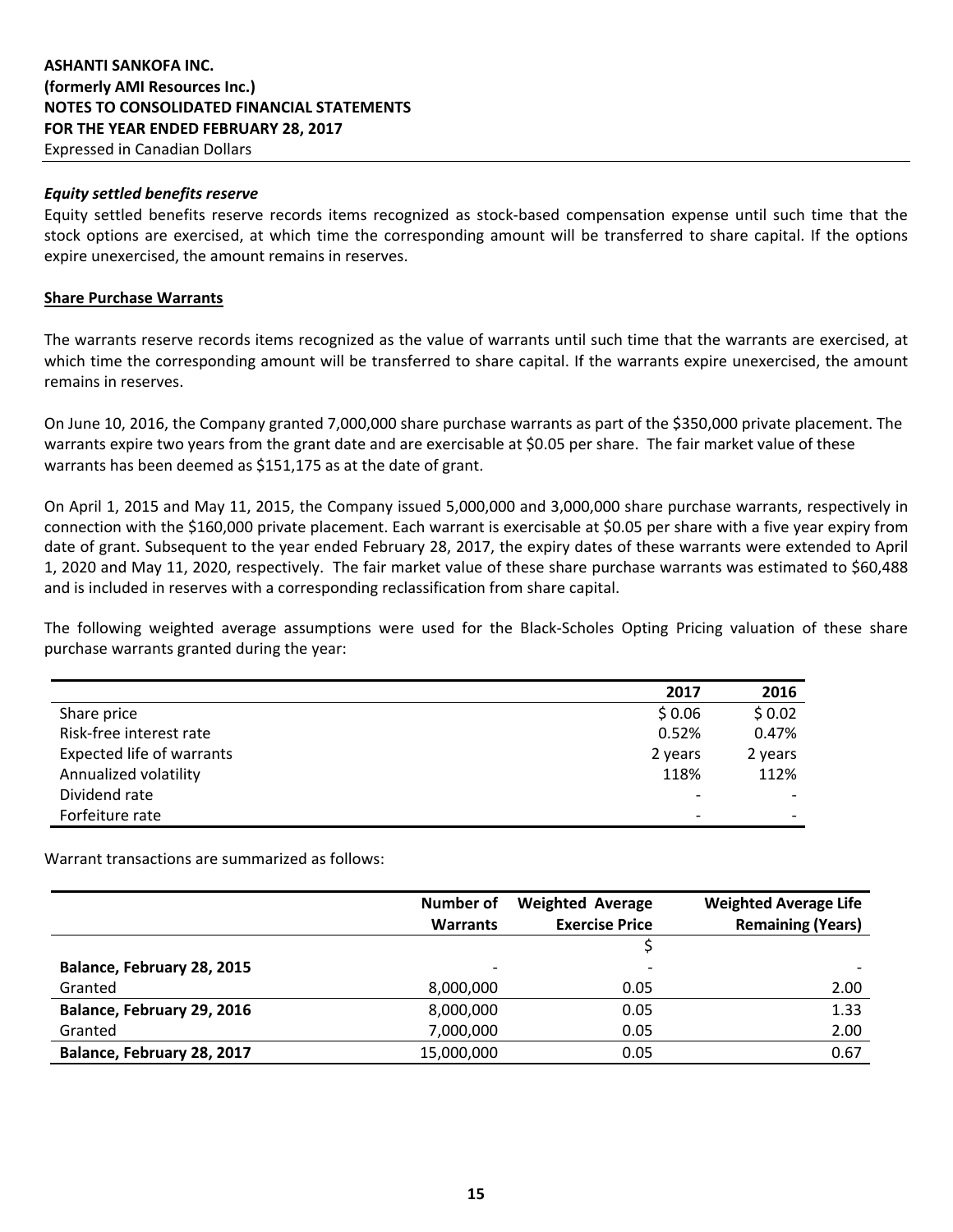Expressed in Canadian Dollars

| <b>Number of Warrants</b> | <b>Exercise Price</b> | <b>Expiry Date</b> |
|---------------------------|-----------------------|--------------------|
| 5,000,000                 | \$0.05                | April 1, 2017 *    |
| 3,000,000                 | \$0.05                | May 11, 2017 *     |
| 7,000,000                 | \$0.05                | June 10, 2018      |

As at February 28, 2017, the following warrants were outstanding:

**\*** Subsequent to the year ended February 28, 2017, the expiry dates of these warrants were extended to April 1, 2020 and May 11, 2020, respectively.

#### **6. RELATED PARTY TRANSACTIONS**

Transactions and outstanding balances with key officers and directors and entities over which they have control or significant influence were as follows:

The Company incurred \$80,880 (2016 - \$16,200) of geologist fees to the Chief Executive Officer and director of the Company for services performed. As at February 28, 2017, \$12,030 (2016 - \$16,200) of fees remains unpaid. The Company has an agreement with this party for fees of US\$6,000 per month commencing July 1, 2016. All fees paid have been capitalized to exploration and evaluation expenditures. Conditional upon the Company raising additional funds, the Board of Directors approved a bonus of US\$3,000 per month to the Chief Executive Officer commencing July 1, 2016 up to the closing date of the funding, of which \$31, 463 (US\$24,000) has been accrued and expensed as consulting fees at February 28, 2017. Upon closing of a financing and subject to sufficient funding the Company's Board also agreed to increase the monthly compensation to the Chief Executive Officer to US\$9,000 per month.

The Company incurred \$25,000 (2016 - \$30,000) of management fees to a company controlled by the Chief Financial Officer and director for services performed. As at February 28, 2017, \$2,625 (2016 - \$25,004) of management fees remains unpaid. In addition, the Company owes the Chief Financial Officer \$442 in expenses incurred on behalf of the Company at February 28, 2017. During the year ended February 28, 2017, the Company sold 305,805 common shares of Midasco Capital Corp. to the Chief Financial Officer for \$12,232. The common shares were acquired in May 2015 as part of a repayment of historical debt which was previously impaired by the Company. The shares were carried at a nil value at the time of receipt due to lack of an active market for the shares. The Company's Chief Financial Officer is also the Chief Executive Officer of Midasco Capital Corp.

The Company incurred \$20,244 (2016 - \$NIL) of management fees to the Chief Operating Officer and director for services performed. As at February 28, 2017, \$2,500 (2016 - \$NIL) remains unpaid.

The Company incurred \$18,321 (2016 - \$30,000) of professional fees to a company controlled by a director for accounting services performed. During the year ended February 28, 2017, \$7,035 in previously accrued debt was forgiven. As at February 28, 2017, \$NIL (2016- \$12,150) of professional fees remains unpaid.

During the year ended February 29, 2016, the Company received cash advances of \$45,000 from a significant shareholder. The amounts were unsecured, bore no interest and had no specified terms of repayment. The amount was repaid during the year ended February 28, 2017.

In June 2013, the Company entered into a loan transaction to borrow \$100,000 from Lexus Gold Corp. which is a British Columbia company controlled by one director and one former director of the Company. The loan was due in one year, with annual interest payable calculated using the Bank of Montreal prime rate plus 4%. A bonus of 400,000 common shares was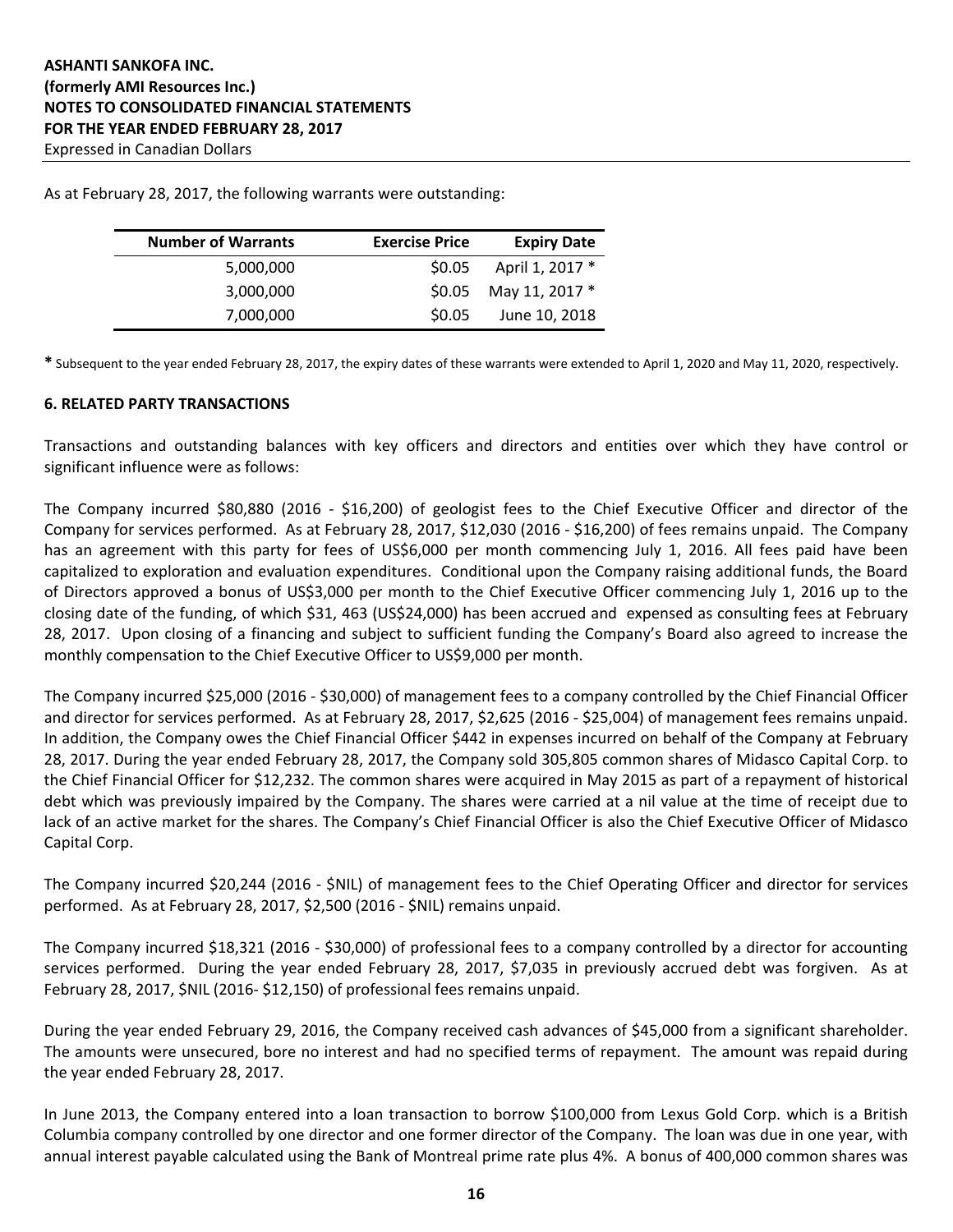issued to Lexus Gold Corp. The loan was also secured by the Company's future property recoveries and its ownership in Ashanti. During the year ended February 29, 2016, the loan was fully repaid including accrued interest of \$8,553.

Unless otherwise noted, all related party balances are unsecured, non-interest bearing with no fixed terms of repayment.

## **7. DEFERRED INCOME TAX**

A reconciliation of the expected income tax recovery to the actual income tax recovery is as follows:

|                                                          | <b>February 29, 2016</b><br><b>February 28, 2017</b> |            |
|----------------------------------------------------------|------------------------------------------------------|------------|
| Net loss                                                 | (177, 653)                                           | (212, 734) |
| Statutory tax rate                                       | 26%                                                  | 26%        |
| Expected income taxes recovery at the statutory tax rate | (46, 190)                                            | (55, 311)  |
| Non-deductible items and other                           | 17,024                                               | 84,239     |
| Share issuance costs                                     | (2, 198)                                             |            |
| Tax benefit not recognized on current year losses        | 31,364                                               | (28,928)   |
| Income tax recovery                                      | $\overline{\phantom{a}}$                             |            |

The Company has the following tax effected deductible temporary differences for which no deferred tax asset has been recognized:

|                                   | <b>February 28, 2017</b> | <b>February 29, 2016</b> |
|-----------------------------------|--------------------------|--------------------------|
| Loss carry-forwards               | \$1,276,265              | \$1,246,730              |
| Exploration and evaluation assets | 740.536                  | 740.465                  |
| Equipment                         | 17.284                   | 17.284                   |
| Share issuance costs              | 1.759                    |                          |
|                                   | \$2,035,844              | \$2,004,479              |

The tax pools relating to these deductible temporary differences expire as follows:

|           | <b>Non-capital losses</b> | Resource pools |
|-----------|---------------------------|----------------|
|           | S                         | \$             |
| 2026      | 255,473                   |                |
| 2027      | 513,999                   |                |
| 2028      | 676,922                   |                |
| 2029      | 525,602                   |                |
| 2030      | 695,122                   |                |
| 2031      | 598,362                   |                |
| 2032      | 487,545                   |                |
| 2033      | 568,389                   |                |
| 2034      | 320,420                   |                |
| 2035      | 1,627                     |                |
| 2036      | 149,479                   |                |
| 2037      | 115,771                   |                |
| No expiry |                           | 3,296,347      |
|           | 4,908,711                 | 3,296,347      |